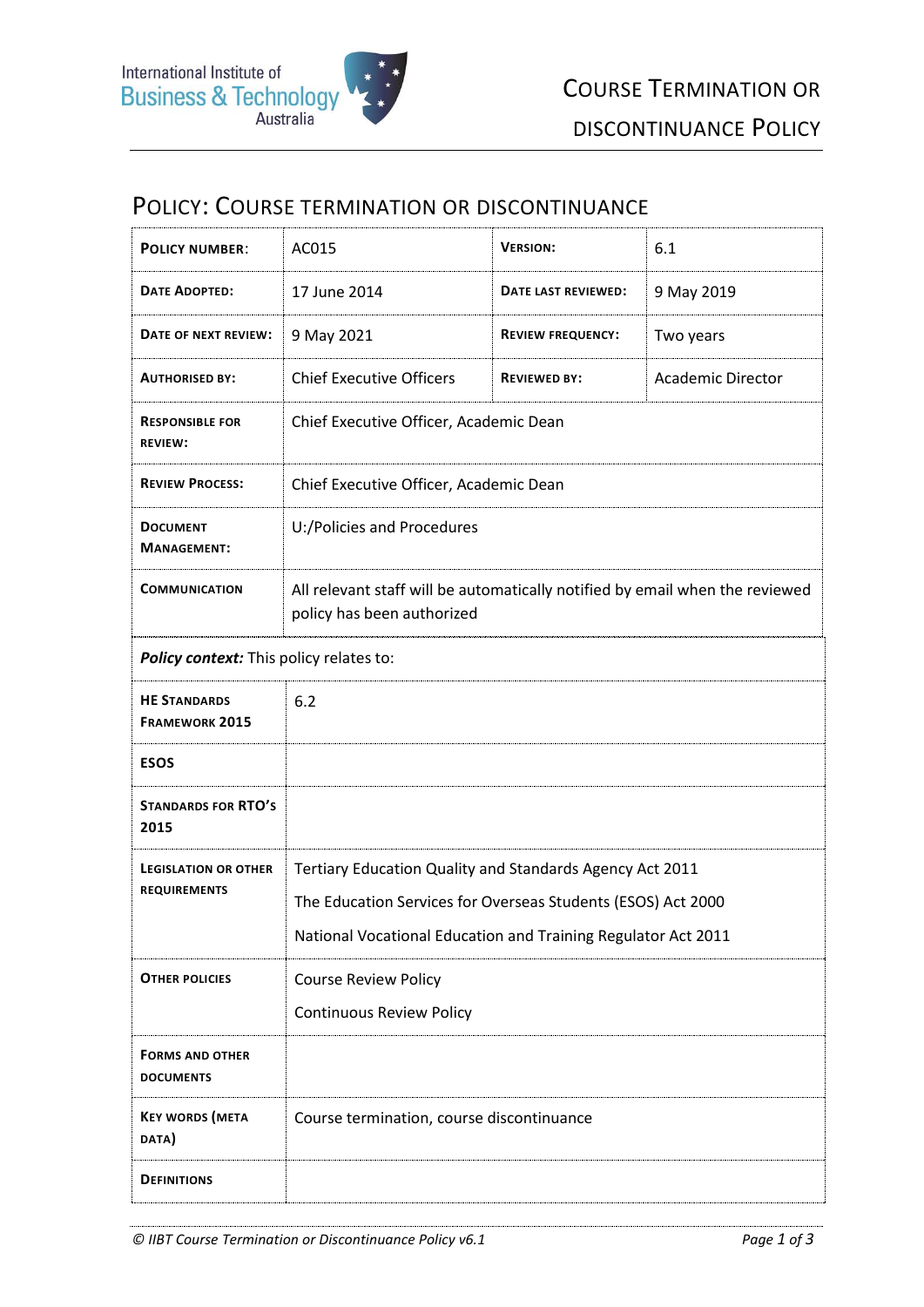International Institute of **Business & Technology** 

**EVIDENCE**



## COURSE TERMINATION OR DISCONTINUANCE POLICY

| <b>Policy Information:</b> |                                                                                                                                                                                                                                                                                                                                                                                                                                                                                                                                                                                                                                                                                                                                                                                                                                                                                                                                    |
|----------------------------|------------------------------------------------------------------------------------------------------------------------------------------------------------------------------------------------------------------------------------------------------------------------------------------------------------------------------------------------------------------------------------------------------------------------------------------------------------------------------------------------------------------------------------------------------------------------------------------------------------------------------------------------------------------------------------------------------------------------------------------------------------------------------------------------------------------------------------------------------------------------------------------------------------------------------------|
| <b>POLICY</b>              | IIBT is committed to ensuring that course termination and discontinuance<br>practices are fair and equitable.                                                                                                                                                                                                                                                                                                                                                                                                                                                                                                                                                                                                                                                                                                                                                                                                                      |
|                            | In a situation where student numbers start to decline and following a<br>critical assessment there is little prospect of recovery, the IIBT Governance<br>Board would then decide on formal withdrawal at a stage to be able to<br>teach out the present cohorts or arrange for their transfer to an IIBT<br>partner university program. The IIBT Board may, in such circumstances,<br>decide to financially support IIBT (Australia) until student numbers have<br>recovered and/or the program has been changed. Such circumstances may<br>be the result of changes in student demand, a change to strategic<br>positioning or a major course revision following a course review process.                                                                                                                                                                                                                                        |
|                            | This Policy provides guidelines on how IIBT may initiate and implement<br>actions to withdraw a course and the management process required to<br>support the action.                                                                                                                                                                                                                                                                                                                                                                                                                                                                                                                                                                                                                                                                                                                                                               |
|                            | The priority is to ensure that IIBT students undertaking the course are not<br>unreasonably disadvantaged by the decision. The process must therefore<br>make sure that the effected students have the opportunity to complete<br>the course within a reasonable time frame and that the quality of the<br>program and supporting resources are maintained to the end of the teach-<br>out period. Students need to be informed on the timing and consequences<br>of the teach-out with an explanation in writing as to the circumstances<br>surrounding the decision. The correspondence should include details<br>concerning the various options that are available, together with a<br>nominated contact person to support them with their individual enquiries.<br>IIBT must ensure that the risks have been addressed and IIBT partners have<br>been informed, particularly those where contractual terms may be<br>involved. |
| <b>SCOPE</b>               | This policy applies to Higher Education courses on IIBT's scope.                                                                                                                                                                                                                                                                                                                                                                                                                                                                                                                                                                                                                                                                                                                                                                                                                                                                   |
| <b>PROCEDURES</b>          | a) Timing – Termination of enrolments / intake. Determination of the<br>end date taking account of the student mix. Assuming the course to be<br>full-time year duration, in the first instance IIBT will endeavour to<br>teach out the course.<br>b) Pathway Arrangements - with IIBT Singapore and/or other pathway<br>partners. In such circumstances, IIBT may have MOU's or Agreements<br>in place where a termination clause may need to be taken account of.                                                                                                                                                                                                                                                                                                                                                                                                                                                                |
|                            | c) Alternative Transition Arrangements - IIBT will need to identify                                                                                                                                                                                                                                                                                                                                                                                                                                                                                                                                                                                                                                                                                                                                                                                                                                                                |